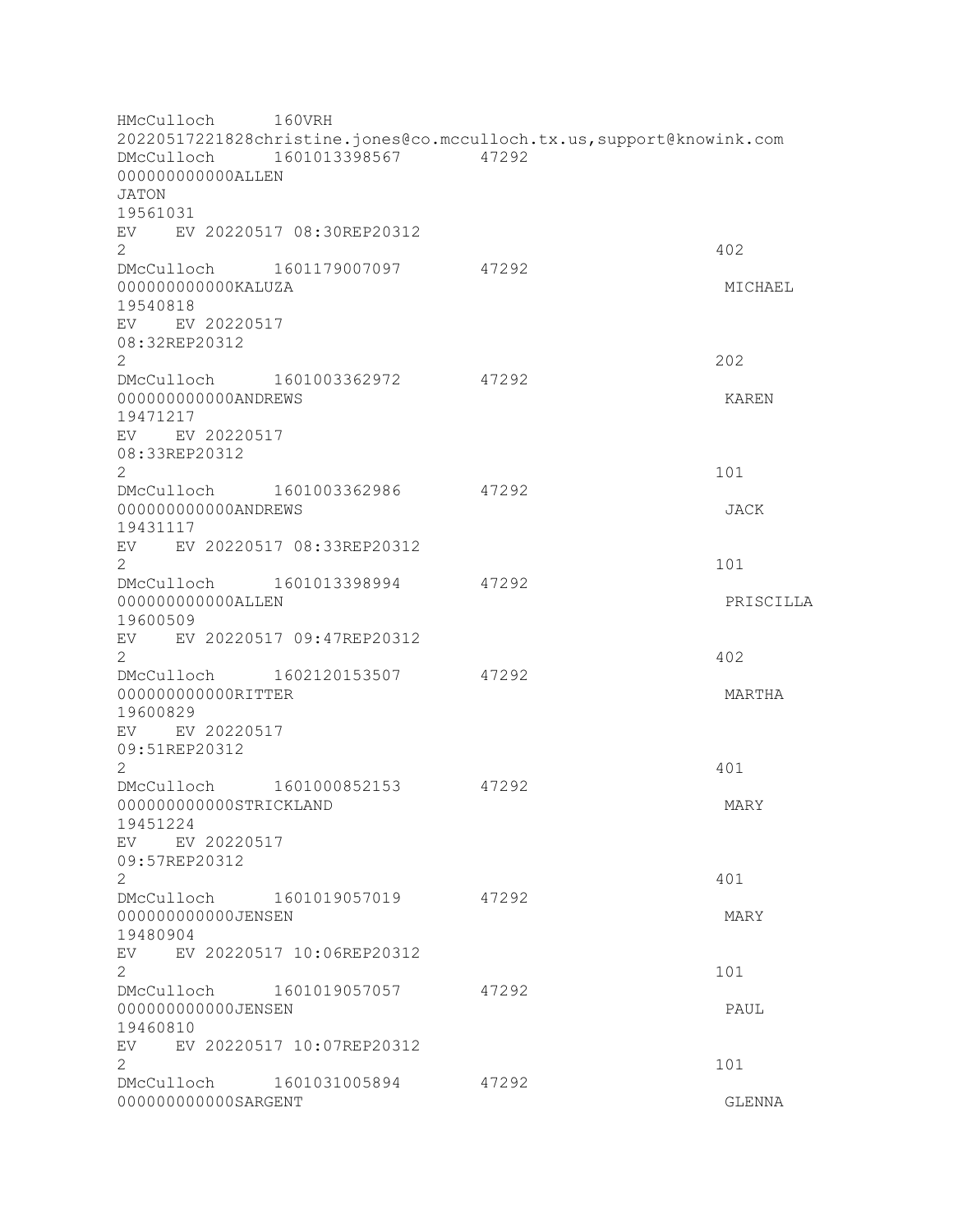19440707 EV EV 20220517 10:30REP20312  $2 \times 403$ DMcCulloch 1601031005904 47292 000000000000SARGENT MICHAEL 19481118 EV EV 20220517 10:31REP20312 2 403 DMcCulloch 1601024070962 47292 000000000000KITCHENS EILEEN 19460104 EV EV 20220517 10:47REP20312  $2 \times 301$ DMcCulloch 1601024060340 47292 000000000000KITCHENS JAMES 19401018 EV EV 20220517 10:48REP20312  $2\overline{301}$ DMcCulloch 1601003365727 47292 000000000000KYZAR MERLE 19460827 EV EV 20220517 11:07REP20312  $2 \t 101$ DMcCulloch 1601003393184 47292 000000000000EVRIDGE GRANT GRANT GRANT 19751119 EV EV 20220517 11:40REP20312 2 101 DMcCulloch 1601003371933 47292 000000000000JORDAN JEANETTE 19440227 EV EV 20220517 11:42REP20312  $2\overline{301}$ DMcCulloch 1601003371946 47292 000000000000JORDAN V 19350209 EV EV 20220517 11:43REP20312  $2\overline{301}$ DMcCulloch 1601003379070 47292 000000000000MORRIS DEBRA 19560225 EV EV 20220517 11:48REP20312  $2 \times 401$ DMcCulloch 1601003379089 47292 000000000000MORRIS GAYLON 19530217 EV EV 20220517 11:49REP20312  $2 \times 401$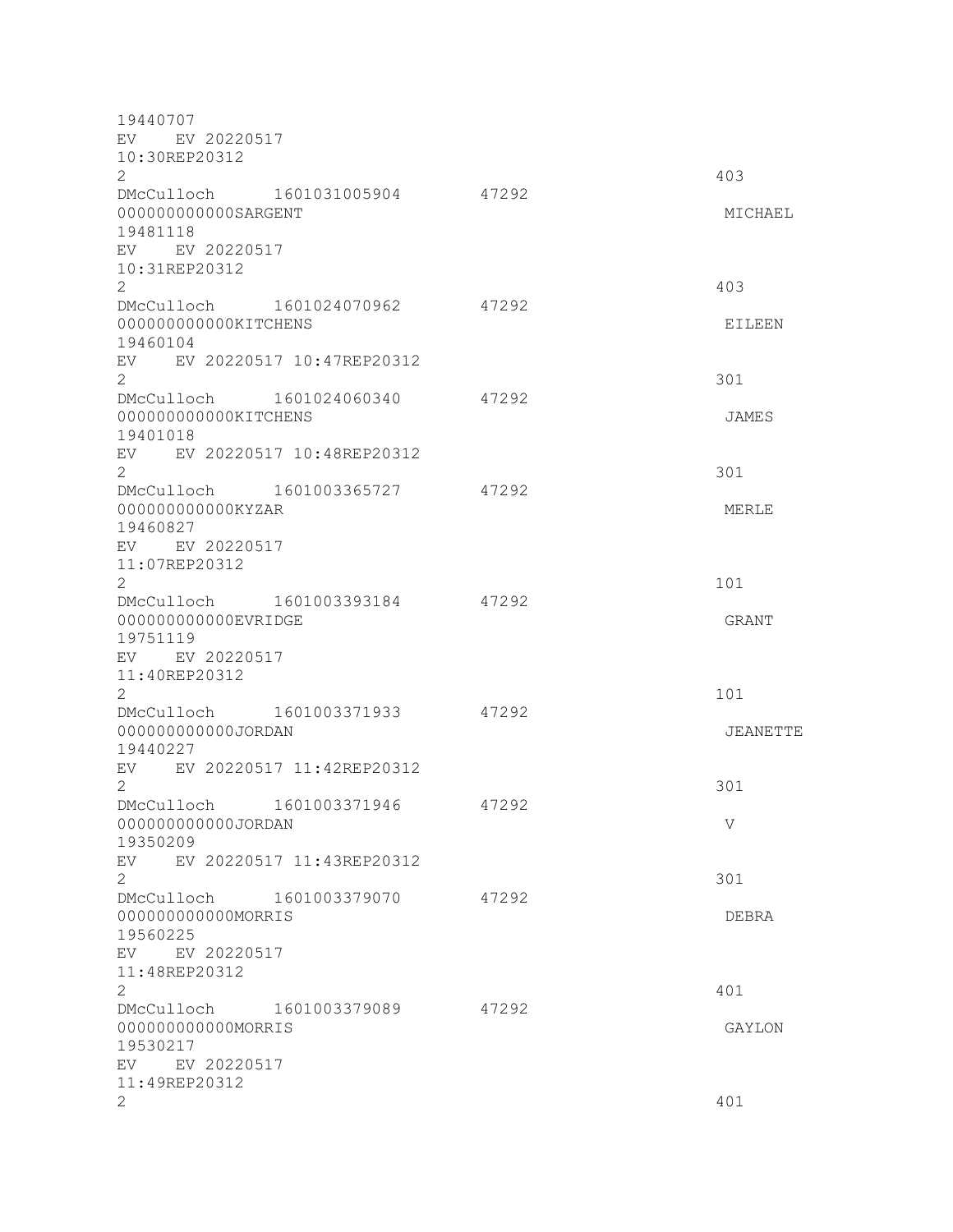| 000000000000GRAHAM<br>CAROLYN          | DMcCulloch 1601003385465       | 47292 |               |
|----------------------------------------|--------------------------------|-------|---------------|
| 19570123                               |                                |       |               |
| $\overline{2}$                         | EV EV 20220517 11:51REP20312   |       | 201           |
|                                        | DMcCulloch 1601003385477       | 47292 |               |
| 000000000000GRAHAM                     |                                |       | GARY          |
| 19561013                               |                                |       |               |
|                                        | EV EV 20220517 11:52REP20312   |       |               |
| $\overline{2}$                         |                                |       | 201           |
|                                        | DMcCulloch 1601101582539       | 47292 |               |
| 000000000000ROBERTS<br>19440216        |                                |       | SAMUEL        |
| EV EV 20220517                         |                                |       |               |
| 12:02REP20312                          |                                |       |               |
| $\overline{2}$                         |                                |       | 101           |
|                                        | DMcCulloch 1601151993563       | 47292 |               |
| 000000000000STUCKS                     |                                |       | JERRY         |
| 19490530                               |                                |       |               |
|                                        | EV EV 20220517 12:07REP20312   |       |               |
| $\overline{2}$                         |                                |       | 101           |
|                                        | DMcCulloch 1601144453057       | 47292 |               |
| 000000000000CADDEL<br><b>ELIZABETH</b> |                                |       |               |
| 19680702                               |                                |       |               |
|                                        | EV EV 20220517 12:45REP20312   |       |               |
| $\overline{2}$                         |                                |       | 201           |
|                                        | DMcCulloch 1601058619818       | 47292 |               |
| 00000000000DENNIS                      |                                |       | <b>BENNIE</b> |
| 19570807                               |                                |       |               |
| EV EV 20220517                         |                                |       |               |
| 12:57REP20312                          |                                |       |               |
| $\mathbf{2}$                           | DMcCulloch 1601005917831       | 47292 | 403           |
| 00000000000MORRIS                      |                                |       | LINDA         |
| 19571116                               |                                |       |               |
| EV EV 20220517                         |                                |       |               |
| 13:06REP20312                          |                                |       |               |
| $\overline{2}$                         |                                |       | 401           |
|                                        | DMcCulloch 1601168926835 47292 |       |               |
| 00000000000MORRIS                      |                                |       | WILLIAM       |
| 19571201                               |                                |       |               |
| $\overline{2}$                         | EV EV 20220517 13:06REP20312   |       | 401           |
|                                        | DMcCulloch 1601157083884       | 47292 |               |
| 000000000000TORRES                     |                                |       | JAMES         |
| 19900924                               |                                |       |               |
|                                        | EV EV 20220517 14:05REP20312   |       |               |
| $\overline{2}$                         |                                |       | 101           |
|                                        | DMcCulloch 1601037106920       | 47292 |               |
| 000000000000WALKUP-YEATS               |                                |       | PHYLLIS       |
| 19571026                               |                                |       |               |
| EV EV 20220517                         |                                |       |               |